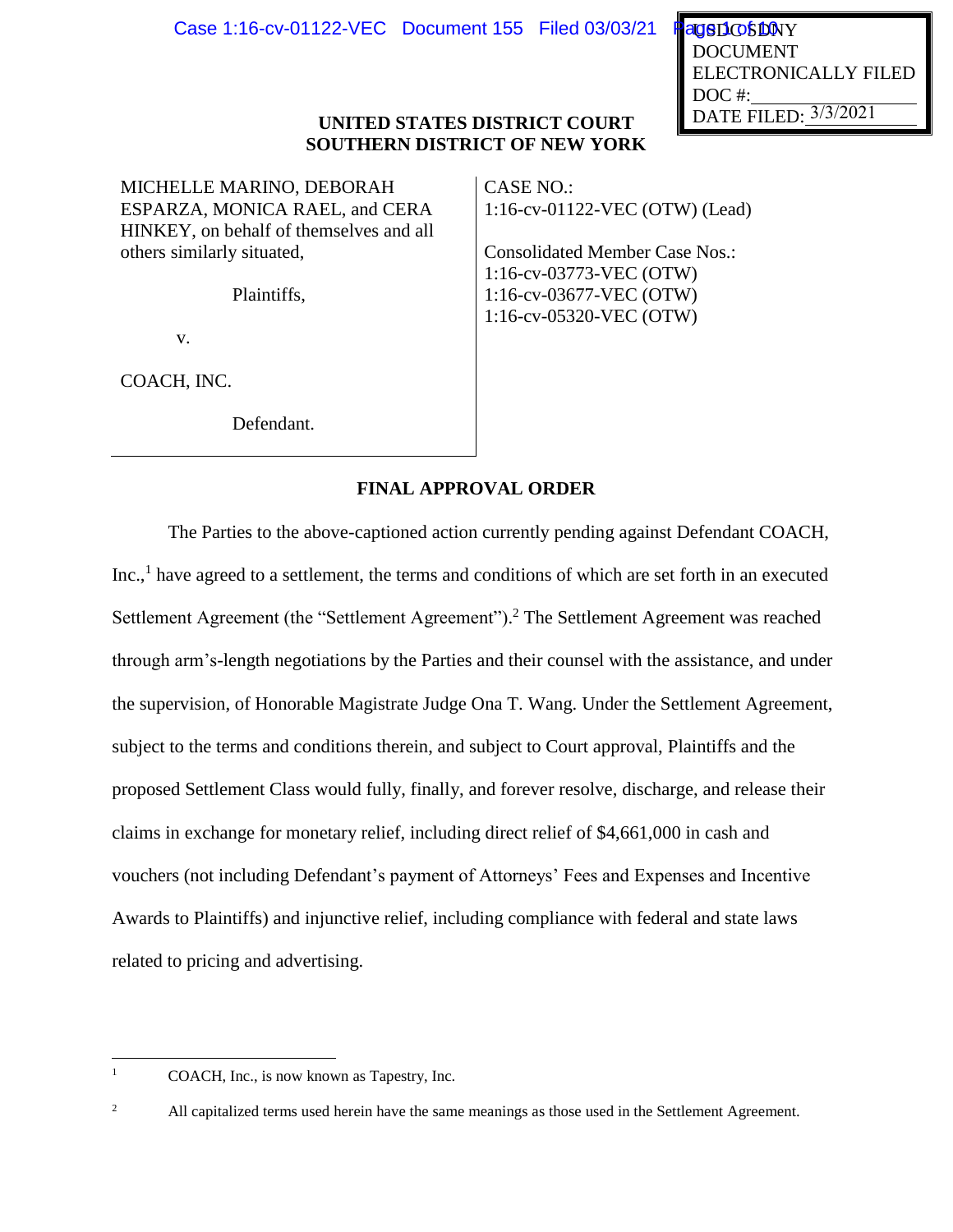#### Case 1:16-cv-01122-VEC Document 155 Filed 03/03/21 Page 2 of 10

On August 24, 2020, this Court granted Plaintiffs' Amended Unopposed Motion for Preliminary Approval of Class Action Settlement, Preliminary Certification of Settlement Class, and Approval of Notice Plan before the Court, preliminarily approving the Settlement Agreement, appointing as Settlement Class Counsel David Cialkowski of Zimmerman Reed LLP, Todd Carpenter of Carlson Lynch LLP, Jeff Ostrow of Kopelowitz Ostrow, P.A., Andrea Gold of Tycko & Zavareei LLP, and Charles Moore of Halunen Law ("Settlement Class Counsel"), appointing Michelle Marino, Deborah Esparza, Monica Rael, and Cera Hinkey as Settlement Class Representatives, establishing deadlines for Settlement Class Members to file objections or request exclusion from the Settlement, appointing Angeion Group, LLC, as Settlement Administrator, and ordering effectuation of the Notice Plan. (Dkt. No. 137)

On February 23, 2021, the Court held a Final Approval Hearing to which all Class Members were invited. One putative class member objected to the Settlement, but his objection was later withdrawn. *See* Dkts. 139; 149. As of January 11, 2021, the Settlement Administrator received 14 timely opt-outs from the Settlement. Settlement Class Counsel and Counsel for Defendant appeared at the Final Approval hearing.

The Court, having reviewed the materials submitted in connection with the Settlement and being fully advised and having afforded Class Members an opportunity to object, hereby finds that the Class Settlement is fair and reasonable under Rule 23 of the Federal Rules of Civil Procedure, the Class Notice sent to Class Members satisfies the requirements of Rule 23 and due process, and the Parties have fully complied with the Preliminary Approval Order.

The Court finds that the Notice given provided the best notice practicable under the circumstances and was reasonably calculated to communicate actual notice of the litigation and the proposed settlement to members of the Settlement Class. The Court further finds that

2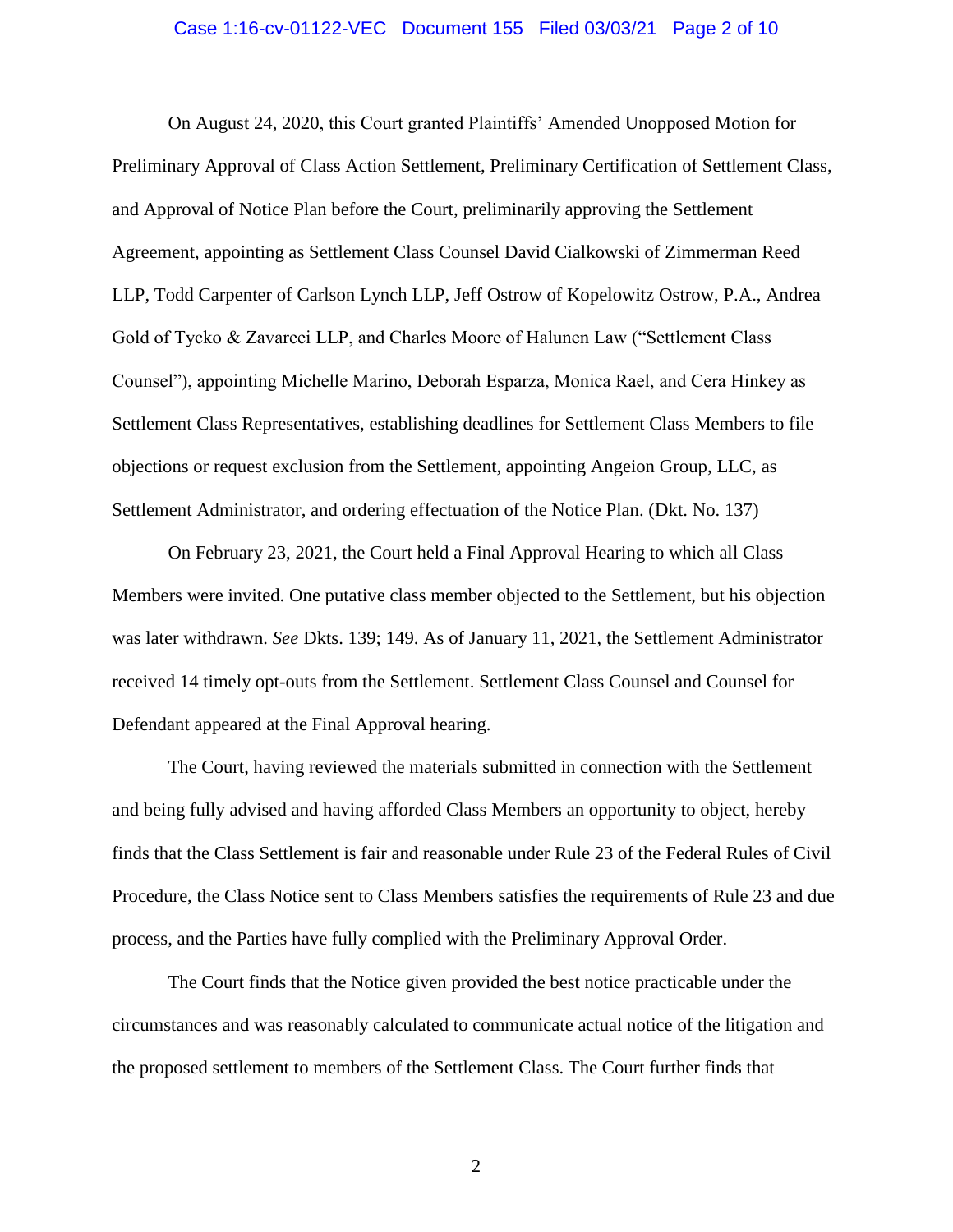## Case 1:16-cv-01122-VEC Document 155 Filed 03/03/21 Page 3 of 10

Defendant provided timely and sufficient notice of the proposed settlement to appropriate federal and state officials under the Class Action Fairness Act of 2005, 17 U.S.C. § 1715. Under these circumstances, it is fair and reasonable to make the Settlement Agreement and its release of claims binding on all Class Members, whether or not they actually received notice of this action and the proposed Settlement. The Court finds that the Settlement and the Court's granting of the Final Approval Order and Judgment of Dismissal is binding on all Settlement Class Members, whether or not they received actual notice of the Settlement, the Final Approval Order, or the Judgment of Dismissal.

The Court finds the Settlement Agreement to be fair and made in good faith. Further, the Court finds that there has been no collusion between the parties in reaching the Settlement Agreement.

The Court hereby finds that the Settlement is fair, reasonable, and adequate and is in the best interests of the Settlement Class. The Court approves the Settlement Agreement submitted by the Parties and orders the Parties to perform their obligations pursuant to the Settlement Agreement.

The Court finds that for purposes of the Settlement, the requirements for certification of a Settlement Class pursuant to Rule 23 of the Federal Rules of Civil Procedure are satisfied. The Court finds that (i) the Class is so numerous that joinder of all members is impracticable; (ii) there are questions of fact or law common to the class; (iii) such common questions predominate over questions affecting only individual members; (iv) the claims of the Class Representative are typical of the claims of the Class; (v) the proposed representative will fairly and adequately protect the interests of the Class; and (vi) a class action is a superior method for the fair and efficient adjudication of the controversy.

3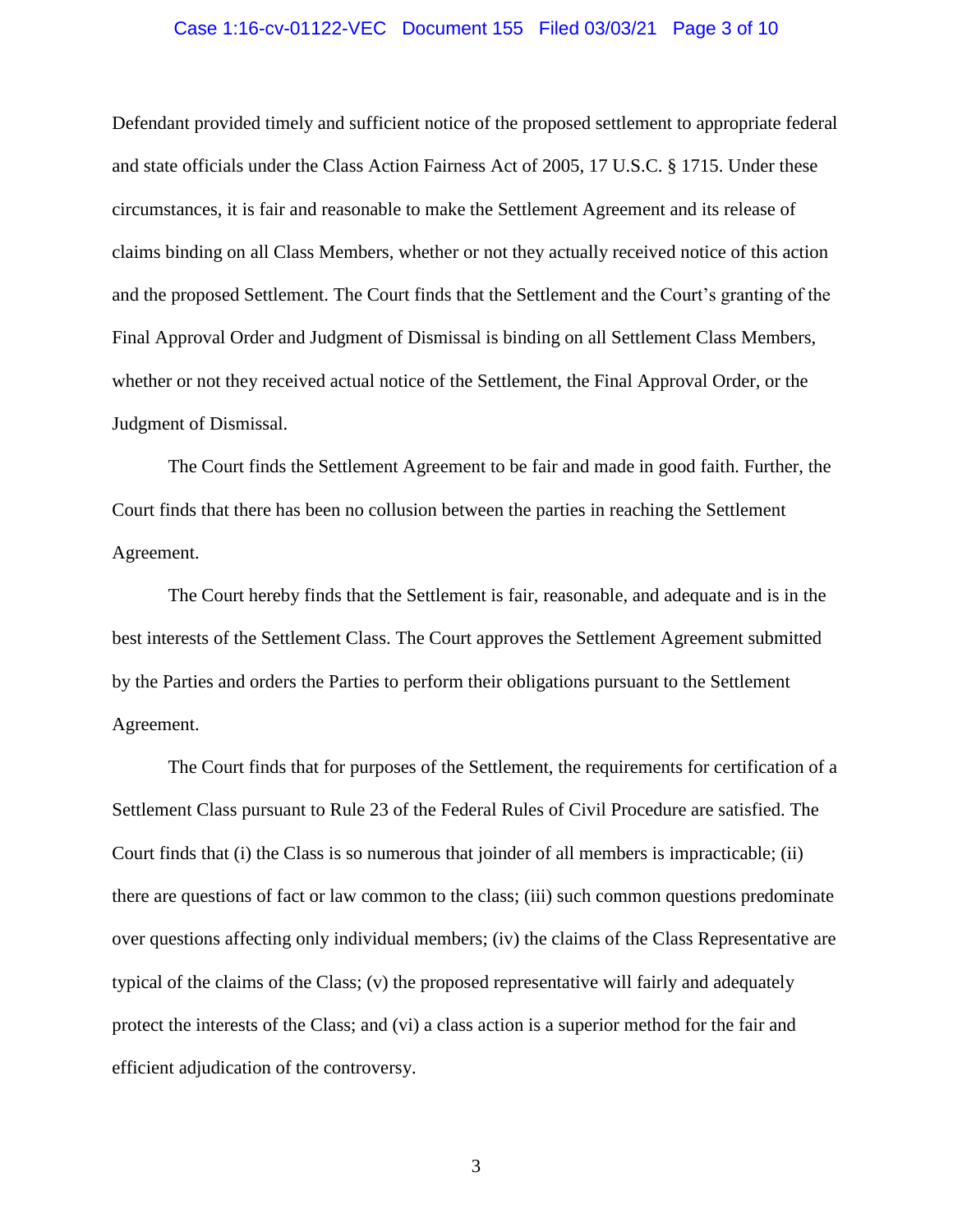## Case 1:16-cv-01122-VEC Document 155 Filed 03/03/21 Page 4 of 10

The Settlement Class is defined in the Settlement Agreement as all persons who, during the Class Period, purchased one or more items from COACH's Coach-branded outlet stores in the United States offered at a discount from a "MFSRP" and which contained a "MFSRP" on the tag, and is adjudged a final and permanent class for purposes of this Action, as well as for the Final Approval Order and Judgment of Dismissal.

Settlement Class Counsel seeks an award of \$1,175,000 in attorneys' fees and expenses. Counsel represents the request to reflect a discount of approximately 25% from their lodestar and to reflect a recovery of 25% of the value of the Settlement Fund. Settlement Class Counsel is awarded fees in the amount of \$685,250 and \$28,219.74 in expenses (or a total of \$713,469.74) as reasonable compensation for Plaintiffs' counsel's work.

In class action settlements involving both cash and vouchers, when calculating the value of the Settlement Fund for the purpose of determining Attorneys' Fees, courts value the settlement as the total of the common cash fund and the value of vouchers that are likely to be redeemed.<sup>3</sup> *See Rodriguez v. It's Just Lunch Int'l*, No. 07-CV-9227, 2020 WL 1030983, at \*10 (S.D.N.Y. Mar. 2, 2020) (valuing the settlement as the amount of the cash fund without including the nominal voucher amount given the low likelihood that vouchers would be redeemed); *Parker v. Time Warner Ent. Co.*, 631 F. Supp. 2d 242, 264–70 (E.D.N.Y. 2009) (conducting its own analysis of the settlement value by taking into consideration the characteristics and incentives facing class members).

<sup>&</sup>lt;sup>3</sup> The Class Action Fairness Act ("CAFA") requires that the portion of any attorneys' fee that is attributable to the award of coupons must be based on the value of the coupons that are redeemed. 28 U.S.C. § 1712(a). But that provision does not apply to this Settlement because Coach has agreed to pay attorneys' fees separate from and in addition to the settlement fund. *See* 28 U.S.C. § 1712(b) ("If a proposed settlement in a class action provides for a recovery of coupons to class members, and a portion of the recovery of the coupons is not used to determine the attorney's fee to be paid to class counsel, any attorney's fee award shall be based upon the amount of time class counsel reasonably expended working on the action."); *see also Blessing v. Sirius XM Radio Inc.*, 507 F. App'x 1, 4 (2d Cir. 2012).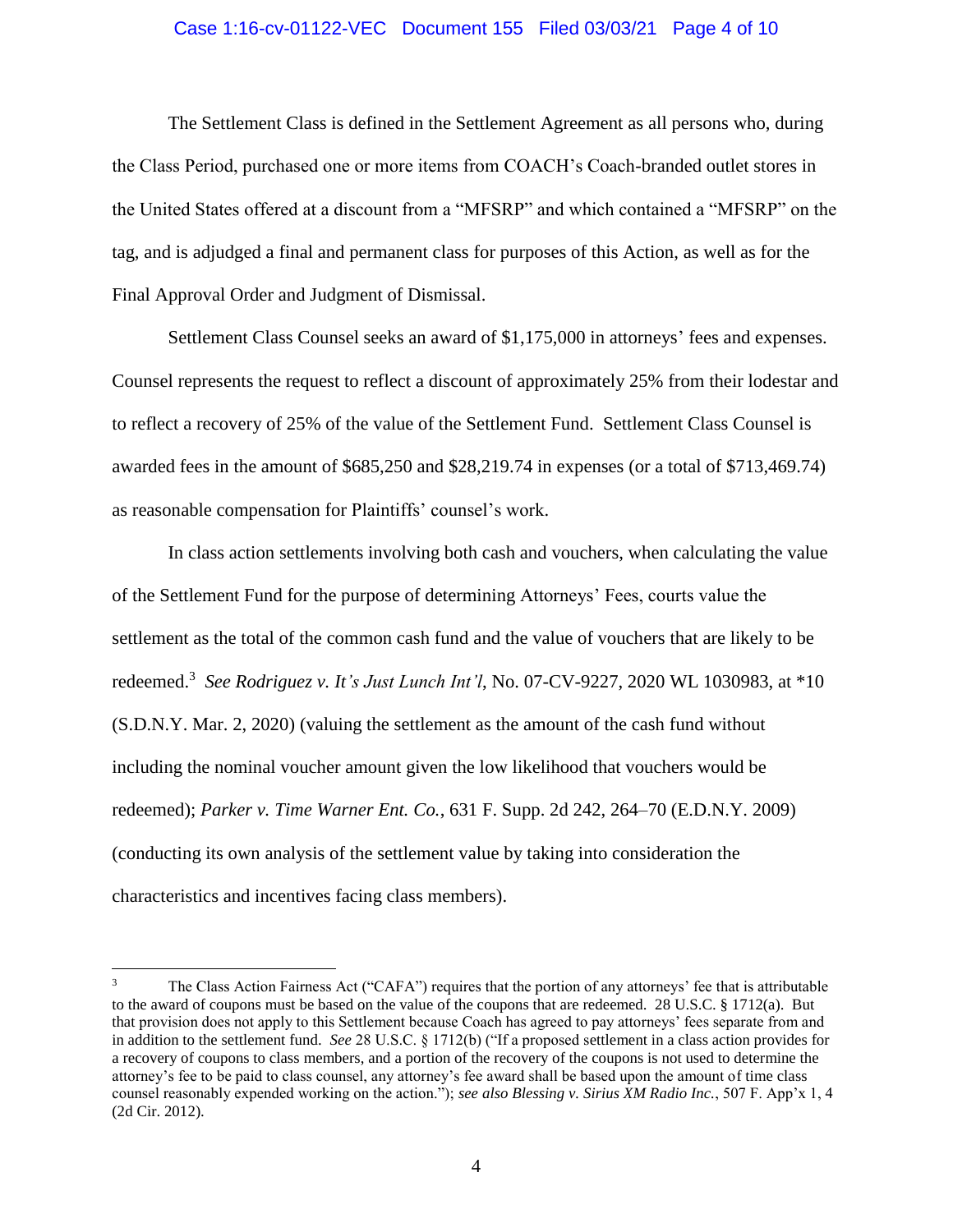## Case 1:16-cv-01122-VEC Document 155 Filed 03/03/21 Page 5 of 10

The Court disagrees with Settlement Class Counsel that the vouchers should be valued dollar-for-dollar like cash. It is highly unlikely that all of the vouchers will be redeemed before they expire one year after distribution. Precedent cited by Settlement Class Counsel to support their argument that the vouchers are the equivalent of cash are inapposite because the settlements at issue in those cases involve gift cards at budget-priced retailers and are much more likely to be redeemed than vouchers of modest amount at a luxury-goods outlet store. *See* Fees Mem. of Law at 9 (citing *In re Online DVD-Rental Antitrust Litig.*, 779 F.3d 934, 950–51 (9th Cir. 2015) (involving Walmart gift cards); *Reibstein v. Rite Aid Corp.*, 761 F. Supp. 2d 241, 255–56 (E.D. Pa. 2011) (involving Rite Aid gift cards)).

For the purpose of Attorneys' Fees only, the Court finds that the likely value of the Settlement is \$2,741,000. This includes \$500,000 in cash payments, \$321,000 in notice and settlement administration costs, and \$1,920,000 in vouchers. The total face value of distributed vouchers is approximately \$3,840,000. For purposes of determining reasonable attorneys' fees, the Court has discounted the value of the vouchers by 50%, to \$1,920,000. The Court finds a 50% discount to be a reasonable adjustment for the value of a voucher that can be used only at a Coach outlet store and will expire, if not used, in a year, as compared to cash, which has no expiration date so long as the check is cashed, and can be used anywhere for any purchase. The Settlement Agreement offered Class Members a choice of either vouchers or cash in the amount of 25% of the vouchers, demonstrating that the parties themselves recognize that the vouchers are worth considerably less than cash. *See* Settlement Agreement ¶ 4.2(e)(1) (offering \$20 in vouchers or \$5 in cash for those in Tier 1); *id.* ¶ 4.2(e)(1) (offering \$40 in vouchers or \$10 in cash for those in Tier 2). *See also Parker*, 631 F. Supp. 2d at 268 (using the cash offer as a baseline to assess the value of the service benefit). Following Settlement Class Counsel's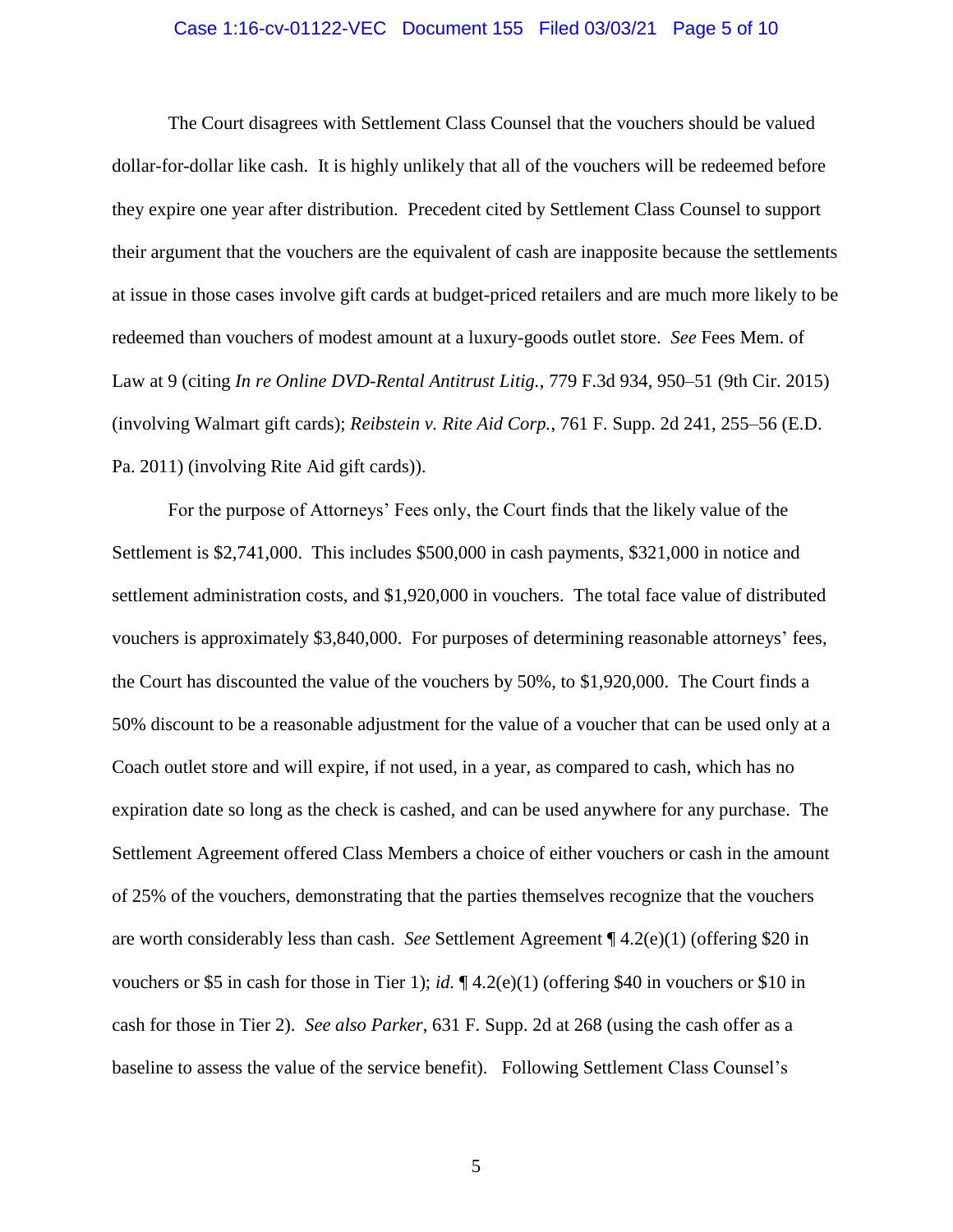## Case 1:16-cv-01122-VEC Document 155 Filed 03/03/21 Page 6 of 10

presentation at the Final Approval Hearing, the Court adjusted upward the value of the vouchers to 50% of their listed value in recognition that, given the relatively low claim rate, recipients of vouchers will receive either \$80.74 or \$161.48 in vouchers. *See* Shawver Decl., Dkt. 152 ¶ 9. Given the more-than-nominal value of the vouchers (even compared to the cost of goods at Coach Outlet Stores), for purposes of evaluating their request for attorneys' fees, the Court is prepared to give Plaintiffs' counsel the benefit of the doubt and to conclude that approximately half the vouchers will actually be used.

The Court agrees with Settlement Class Counsel that 25% of the fund is fair and reasonable compensation under the percentage method. *See* Fees Mem. of Law at 5. Twentyfive percent of \$2,741,000 is \$685,250, the amount the Court approves in Attorneys' Fees.

When using the percentage method, courts cross-check the reasonableness of the fee by applying the lodestar method. *See Goldberg v. Integrated Res., Inc.*, 209 F.3d 43, 50 (2d Cir. 2000).<sup>4</sup> Settlement Class Counsel assert an eye-popping lodestar of \$1,603,003.50 for about 2,900 hours of work.<sup>5</sup> Fees Mem. of Law at 14. This case proceeded through two motions to dismiss, no formal discovery, and settlement discussions.

<sup>4</sup> The Court has considered all of the factors established in *Goldberg v. Integrated Res., Inc*., 209 F.3d 43, 47 (2d Cir. 2000), in determining that the requested fee is not reasonable. As discussed in text, the Court questions whether the reported lodestar is bloated or reflects duplicative work (no fewer than seven law firms worked on this matter). Moreover, although this case would have been complicated had it proceeded to discovery and class certification, it settled early in the process when it was not particularly complex. Litigation risks were substantial, class counsel took the case on a contingency basis, and public policy weighs in favor of adequate compensation for the attorneys. The quality of representation could have been higher. In addition to the shortcomings in their fee application, counsel initially presented for approval a settlement in which the definition of the class was inconsistent across documents: most of the proposed preliminary approval documents defined the class as those persons identified in Coach's CRM database (the CRM database was not defined or explained in the papers submitted in support of preliminary approval of the settlement), while the longform notice defined the settlement class more broadly as anyone who made a requisite purchase during the settlement class period. *See* Order, Dkt. 123 at 2 (detailing these discrepancies and other issues with the proposed preliminary approval documents).

<sup>5</sup> In contrast, in *Morrow v. Ascena Retail Grp.*, No. 16-CV-3340 (JPO) (S.D.N.Y), a similar lawsuit challenging pricing protocols in Ann Taylor outlet stores which proceeded down a roughly equivalent litigation path, the Plaintiffs' attorneys asserted that they had devoted a total of 2,284.5 hours to the litigation with a lodestar of \$870,801. *See* Fees Mem. of Law, 16-CV-3340, Dkt. 73 at 9. Although there was only one litigated motion to dismiss in *Morrow* and the settlement negotiations in this action appear to have taken longer than they did in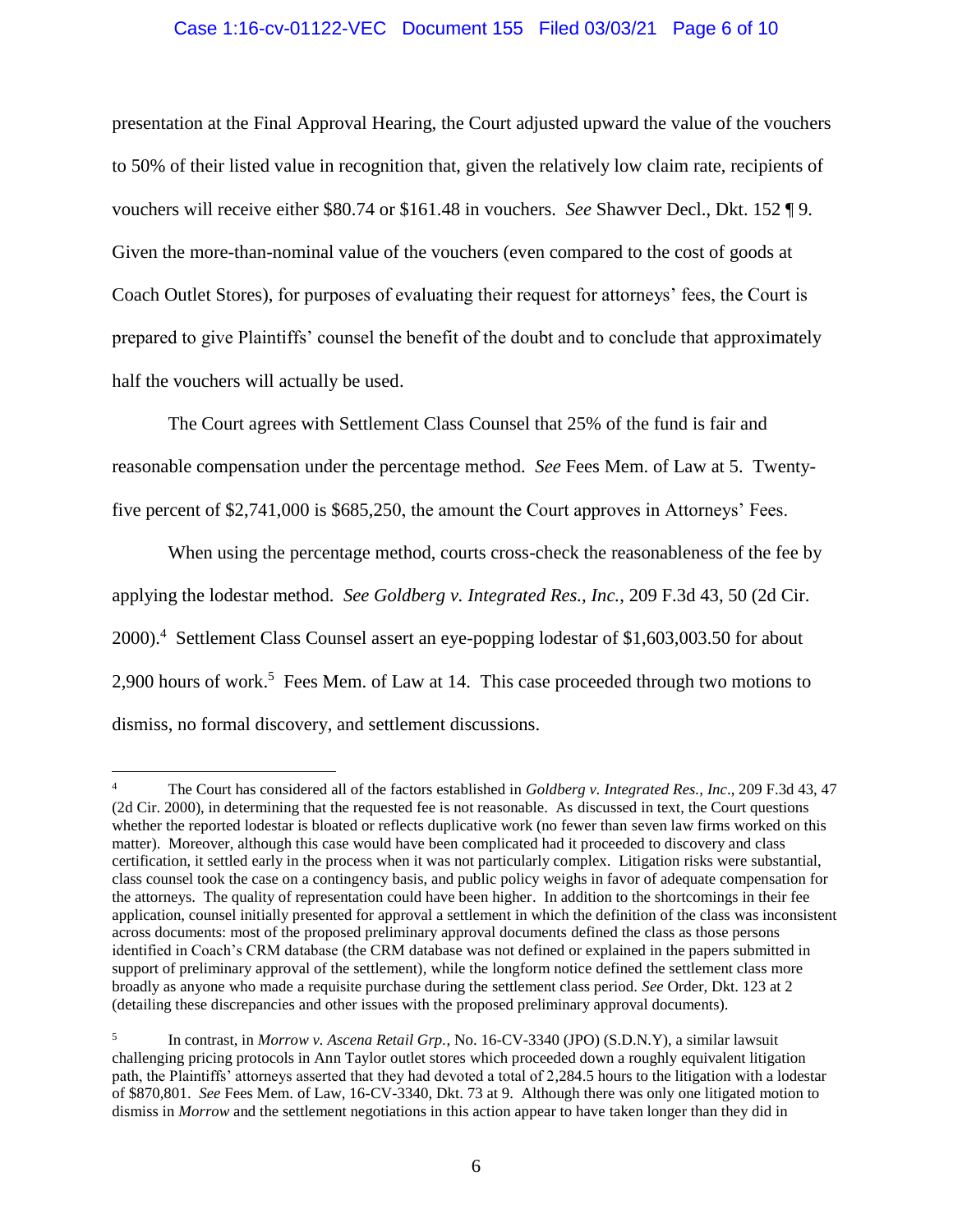## Case 1:16-cv-01122-VEC Document 155 Filed 03/03/21 Page 7 of 10

The Court finds the reported lodestar to be of limited value. Settlement Class Counsel did not provide the aggregate lodestar information in a cogent or logical way,<sup>6</sup> and they provided two different total amounts, undermining the credibility of the number. *Compare* Fees Mem. of Law at 12 (\$1,476,867.25) *with id.* at 14 (\$1,603,003.50). Settlement Class Counsel failed to provide itemized breakdowns by task for several of the law firms,<sup>7</sup> and they failed to justify the large number of partner hours spent as an overall percentage of the claimed hours. $8$  Further, given that many of the law firms represented that they have brought several similar class action lawsuits, Settlement Class Counsel failed to explain why so many hours, especially at the partner level, were needed to defend the action at the motion to dismiss stage of the proceedings. Accordingly, the Court finds that the lodestar is likely bloated by either unnecessary, inefficient, or duplicative work. Using \$2,741,000 as the total value of the settlement, 25% of the settlement

*Morrow*, those differences do not adequately explain the fact that Plaintiffs' counsel assert they worked 616 more hours on this litigation than the *Morrow* lawyers worked in *Morrow* and their purported lodestar is almost double the *Morrow* lodestar.

<sup>&</sup>lt;sup>6</sup> The parties did not aggregate the information provided by the seven law firms in a cogent manner. For example, the declaration summarizing the lodestar calculations for each of the seven firms provides different information than that provided in the individual supporting declarations. *Compare* Cialkowski Decl., Dkt.147-1 ¶ 21 (citing \$120,431.25 for 187.25 hours worked) *with* LaDuca Decl., Dkt. 147-6 at 4 (citing \$120,956.25 for 188 hours worked); *compare* Cialkowski Decl. ¶ 16 (asserting that the law firm Carlson Lynch devoted 1,437.25 hours to this case) *with* Carpenter Decl. ¶ 6 (asserting that Carlson Lynch devoted 638.3 hours to the case, a difference of 798.95 hours).

<sup>&</sup>lt;sup>7</sup> None of the attorneys provided detailed, task-based itemized statements of their attorneys' fees and only two firms even presented summaries of the hours worked by task. *See* Carpenter Decl., Dkt. 147-2 at 3–4; Lambert Decl., Dkt. 147-7 at 3. The Court recognizes that judges have different preferences with respect to the materials provided to justify the purported lodestar. But even with those differences in mind, the lack of uniformity in the level of detail provided by the seven law firms demonstrates unacceptable sloppiness.

<sup>&</sup>lt;sup>8</sup> Given the early stage of litigation in which this case settled, the parties failed explain why it was appropriate for such a large percentage of the work to have been done by partners with much higher hourly rates. *See e.g.*, Cialkowski Decl. ¶ 12 (asserting that 838 of the 1,437.25 hours worked, or 58%, were attributed to partners charging a rate of \$735 an hour). The large number of partner hours appears to account for the astronomical difference in the lodestar in this matter in contrast to the lodestar in *Morrow* discussed above. In *Morrow*, class counsel asserted a lodestar of \$870,801 for 2,284 hours worked; in this matter, counsel assert a lodestar of almost double, \$1,603,003.50, despite claiming to have worked only 25% more hours than the *Morrow* attorneys.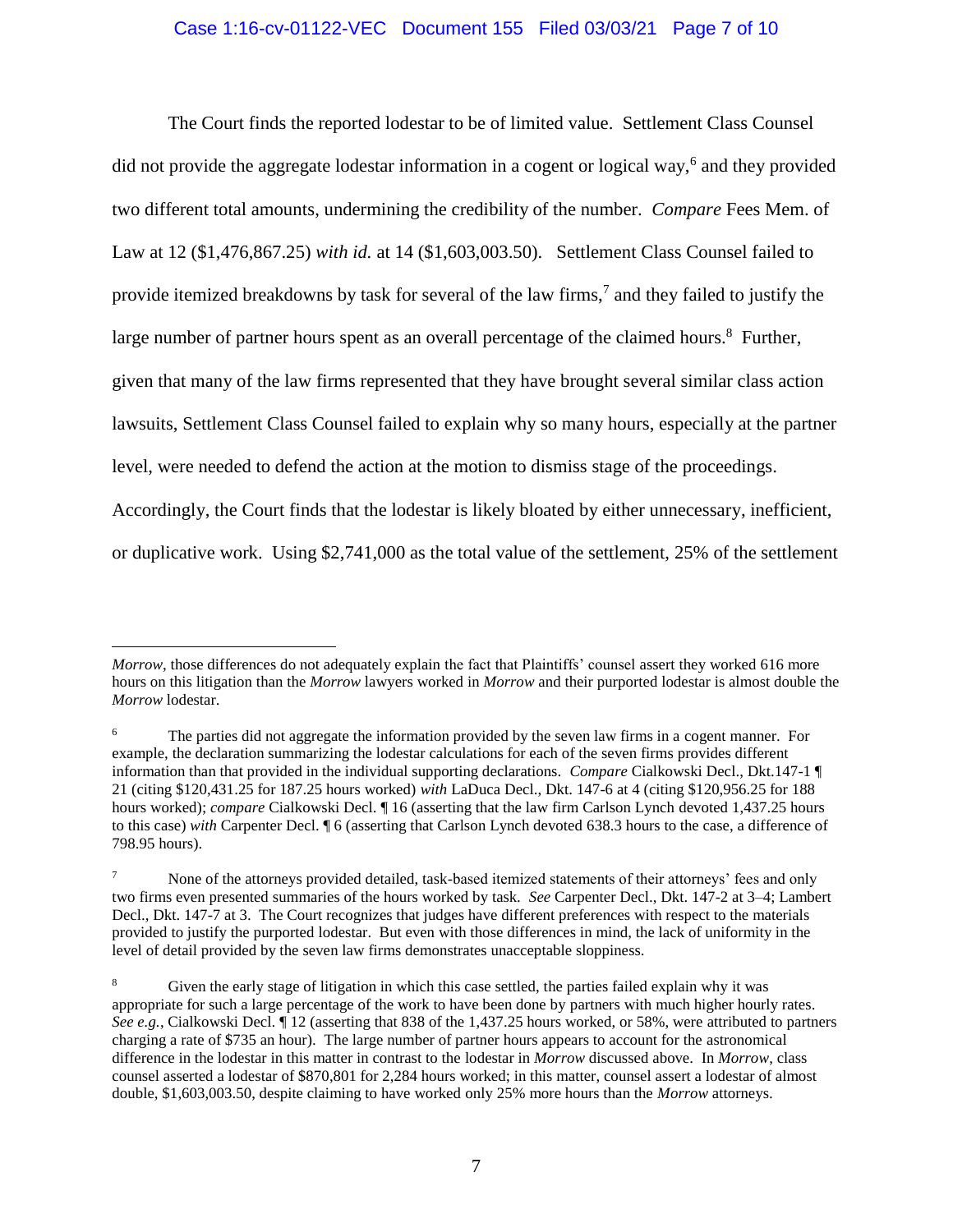#### Case 1:16-cv-01122-VEC Document 155 Filed 03/03/21 Page 8 of 10

amount is \$685,250, or approximately 43% of the reported lodestar.<sup>9</sup> Given the limited amount of litigation that occurred in this case, even recognizing that counsel took the case on a contingency basis, that is reasonable compensation for counsel's work on this matter.

In addition to any claim they make as Settlement Class Members, a payment in the amount of \$2,000 to each of the named Plaintiffs, Michelle Marino, Deborah Esparza, Monica Rael, and Cera Hinkey, for a total of \$8,000, in recognition of their services as Class Representatives, is approved as fair and reasonable.

Defendants shall pay the Attorneys' Fees, Expenses, and Service Awards to the Named Plaintiffs separately from the Settlement Fund, and no other Attorneys' Fees, costs, or expenses shall be paid by Defendant.

All Class Members are bound by this Final Approval Order and the Judgment of Dismissal. They are further bound by the terms of the Settlement Agreement, including, but not limited to, its Release provisions, as described in Section VII of the Settlement Agreement.

The Court hereby approves "Feeding America" as the *cy pres* recipient. Any cash and the cash equivalent of vouchers remaining in the Settlement Fund after distribution that, due to rounding, cannot be distributed pro rata among claimants must be donated to this organization. *See* Shawver Decl., Dkt. 152 at ¶ 15. Any cash remaining from uncashed checks must also be paid to this organization. *See* Settlement Agreement ¶ 4.5(c).

Plaintiffs and all Settlement Class Members (as defined in the Settlement Agreement) hereby release Defendant, and all Coach Released Persons & Entities, from all Released Claims, as defined in paragraph 2.25 of the Settlement Agreement.

<sup>9</sup> As noted in this Order at the top of page 7, *supra*, it is not entirely clear what, exactly, Plaintiffs are claiming was the lodestar.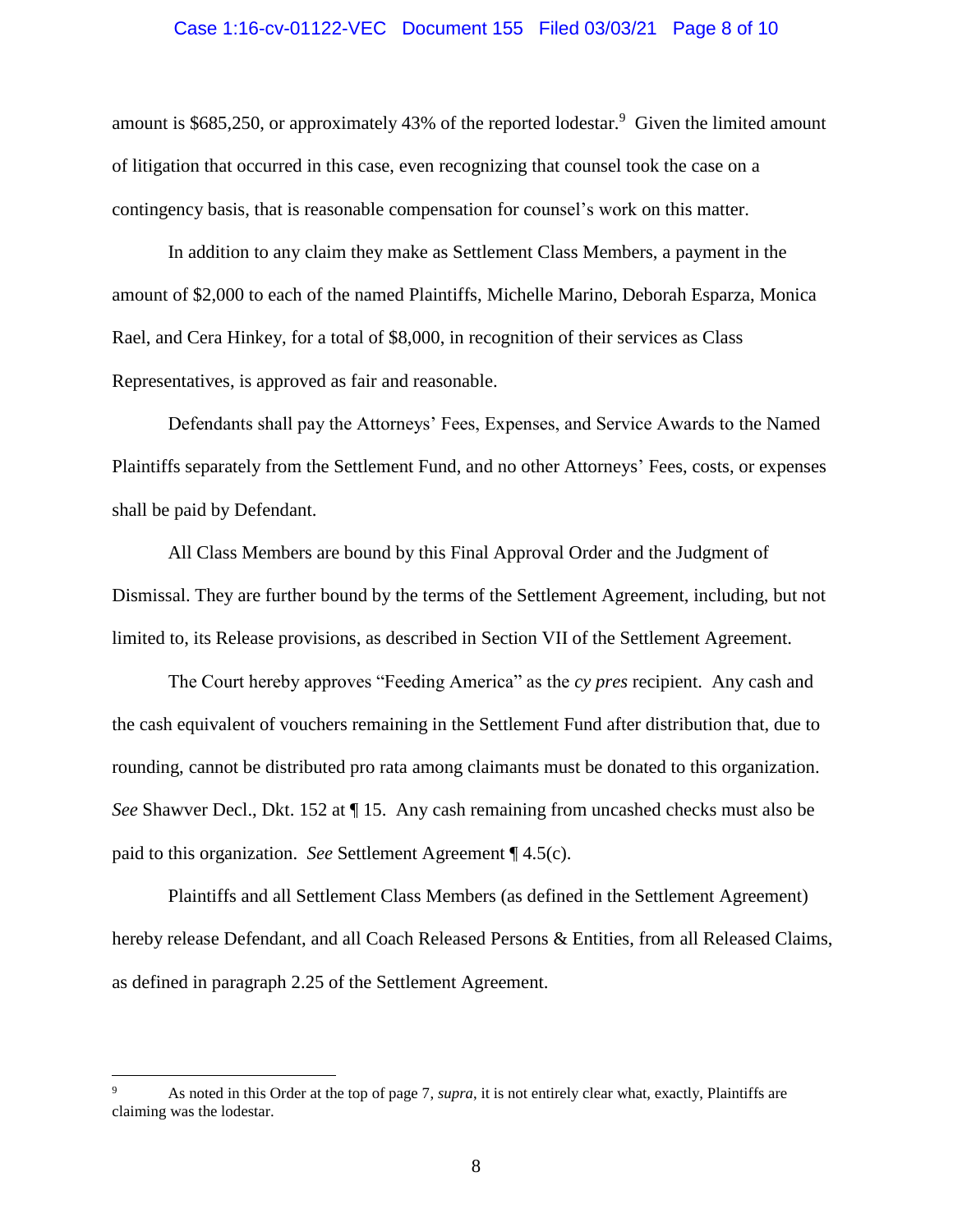## Case 1:16-cv-01122-VEC Document 155 Filed 03/03/21 Page 9 of 10

A Judgment of Dismissal shall be entered herewith and shall dismiss this Action with prejudice and without costs (other than what has been provided for in the Settlement Agreement). By this Judgment of Dismissal, the Court dismisses the claims of Plaintiffs and the Settlement Class Members against Defendant and the Coach Released Persons & Entities with prejudice and without costs.

Notice of entry of this Order and the ensuing Judgment of Dismissal has been given to Settlement Class Counsel on behalf of the Settlement Class. It shall not be necessary to send notice of entry of this Final Approval Order or ensuing Judgment of Dismissal to individual members of the Settlement Class.

Plaintiffs and all Settlement Class Members are permanently enjoined and barred from commencing, prosecuting, or continuing any action asserting any of the Released Claims, as described in paragraph 2.25 and Section VII of the Settlement Agreement, against Defendant or any Coach Released Persons & Entities, either directly, representatively, derivatively, or in any other capacity, whether by a complaint, counterclaim, defense, or otherwise, in any local, state, or federal court, or in any agency or other authority or forum wherever located. Any person or entity who knowingly violates such injunction shall pay the costs and attorneys' fees incurred by Defendant, Plaintiffs, and/or other Coach Released Persons & Entities as a result of the violation.

After entry of the Judgment of Dismissal, the Court shall retain jurisdiction over the construction, interpretation, implementation, and enforcement of the Settlement Agreement and to supervise and adjudicate any disputes arising from the disbursement of Settlement Benefits.

In the event that (i) the Settlement Agreement is terminated pursuant to its terms; or (ii) the Settlement Agreement, Preliminary Approval Order, Final Approval Order, or Judgment of Dismissal are reversed, vacated, or modified in any material respect by this or any other court,

9